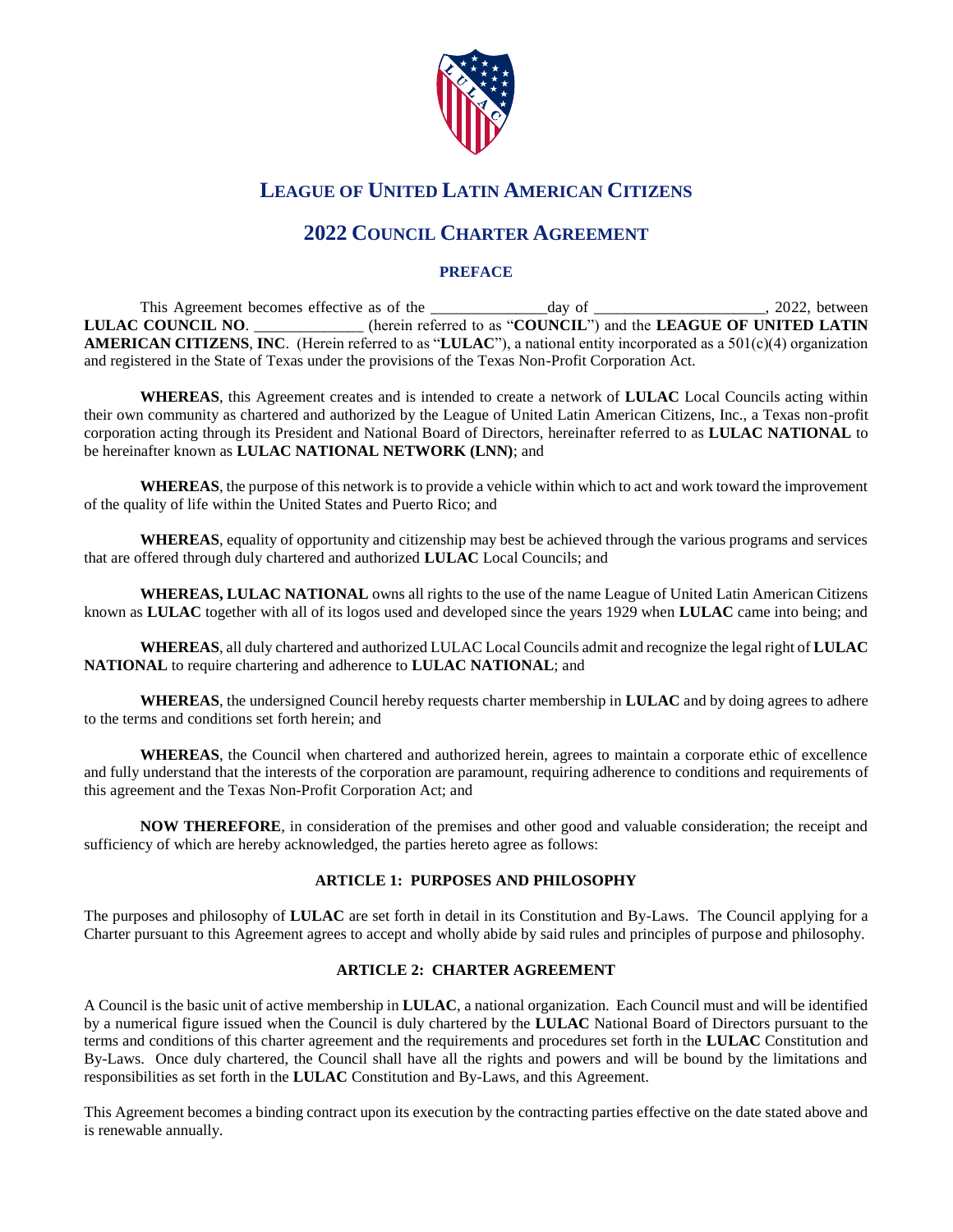#### **ARTICLE 3: GENERAL AGREEMENT**

**SECTION A**: **MEMBERSHIP:** There will be two kinds of membership; sustaining membership and applying membership.

**1)** SUSTAINING COUNCIL: At inception of this Agreement, all currently existing and duly chartered **LULAC** Councils will be approved as "Sustaining Councils".

A duly chartered Sustaining Council may apply for a **LULAC** Licensing Agreement. A **LULAC** Licensing Agreement grants the chartered Council the right to non-exclusive use of the **LULAC** Service Marks and Trademarks in connection with the Council's programs and activities. The **LULAC** Licensing Agreement is a separate and distinct contractual relationship between Council and the National Organization.

**2)** APPLYING COUNCIL: A duly chartered Council which has come into existence for the first time or a Council which has been dormant for a period in excess of 12 months and is applying for re chartering, will be classified and recognized as an "Applying Council". Applying Councils are automatically placed on a 12-month probationary membership status and will be elevated to the status of Sustaining Council upon successful completion of corporate accounting and financial reporting requirements. The primary purpose of the probationary period is to ensure that the Applying Council evidences the willingness and ability to adhere to **LULAC's** corporate and financial reporting requirements.

An Applying Council will be ineligible for a **LULAC** Licensing Agreement during its probationary period. However, upon proper consideration and approval, licensing limitations may be waived in accordance with the provisions contained in the **LULAC** Licensing Agreement.

**SECTION B:** LULAC will provide administrative guidance and technical support to all duly chartered councils, consistent with the terms and conditions of this Agreement, the **LULAC** Constitution and By-Laws and its economic and practical abilities and limitations.

### **ARTICLE 4: COVENANTS OF CHARTERED COUNCIL**

**SECTION A:** The Council shall reflect "LULAC" and its assigned number in its name. Council shall be known and shall do business as it is registered with **LULAC**. The Council shall conspicuously identify itself as a duly chartered Council of **LULAC** in all dealings with its clients, contractors, public officials, and others, and shall prominently place appropriate notice of its charter membership on all forms, business cards, stationary, advertising, signs and other materials where **LULAC** membership is disclosed.

**SECTION B**: **Revenues and Expenses:** The Council shall be solely responsible for its revenues and expenses in providing, managing, or otherwise conducting the business affairs of the Council.

**SECTION C**: **Principles of Operation:** The Council shall operate its programs, services, and business activities in keeping with the purposes, philosophy, and standards described in the **LULAC** Constitution and its By-Laws and this Agreement.

**SECTION D**: **Record Keeping, Accounting, Reporting Standards:** The Council shall open and maintain bank accounts to be used in general operational activities of the Council as well as an account for designated specific purposes, which cannot be used for the general operational activities.

These bank accounts shall be subjected to inspection by **LULAC** and their status must be reported to **LULAC**.

The Council shall keep correct, current, and complete books and records of accounts, and shall keep minutes of proceedings of its members, officers, board of directors, and committees having any authority of the Council and shall keep at its principle office, a record of the names, addresses, and telephone numbers of its member entitled to vote.

All books and records of a Council may be inspected by the LULAC National Treasurer for any purpose at any reasonable time.

**SECTION E**: **Financial Records and Annual Reports:** A Council shall maintain current, true and accurate financial records with full and correct entries made with respect to all financial transactions of the Council, including all income and expenditures in accordance with generally accepted accounting principles.

Based on these records, the officers of the council or trustees shall prepare an annual report of the financial activity of the council. The financial report is due no later than sixty (60) days after the close of their accounting period. The report must include a statement of support, revenue, expenses, changes in fund balance, and a balance sheet for all funds. These reports are due in the National office as directed by the National President or National Treasurer.